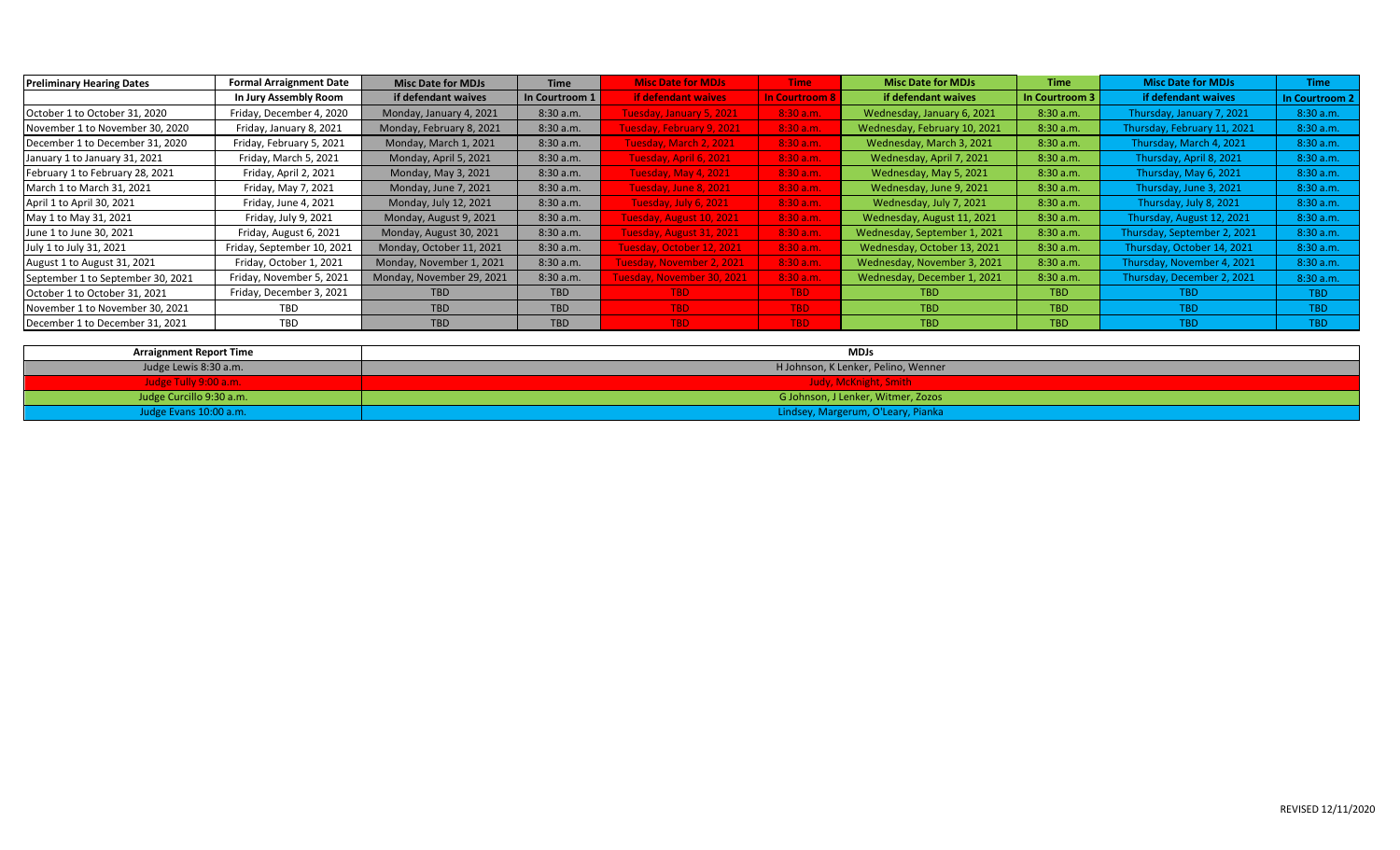| <b>Preliminary Hearing Dates</b>  | <b>Formal Arraignment Date</b> | <b>Time</b> | <b>Misc Date for MDJs</b>           | <b>Time</b>    |
|-----------------------------------|--------------------------------|-------------|-------------------------------------|----------------|
|                                   | In Jury Assembly Room          |             | if defendant waives                 | In Courtroom 1 |
| October 1 to October 31, 2020     | Friday, December 4, 2020       | 8:30 a.m.   | Monday, January 4, 2021             | 8:30 a.m.      |
| November 1 to November 30, 2020   | Friday, January 8, 2021        | 8:30 a.m.   | Monday, February 8, 2021            | 8:30 a.m.      |
| December 1 to December 31, 2020   | Friday, February 5, 2021       | 8:30 a.m.   | Monday, March 1, 2021               | 8:30 a.m.      |
| January 1 to January 31, 2021     | Friday, March 5, 2021          | 8:30 a.m.   | Monday, April 5, 2021               | 8:30 a.m.      |
| February 1 to February 28, 2021   | Friday, April 2, 2021          | 8:30 a.m.   | Monday, May 3, 2021                 | 8:30 a.m.      |
| March 1 to March 31, 2021         | Friday, May 7, 2021            | 8:30 a.m.   | Monday, June 7, 2021                | 8:30 a.m.      |
| April 1 to April 30, 2021         | Friday, June 4, 2021           | 8:30a.m.    | Monday, July 12, 2021               | 8:30 a.m.      |
| May 1 to May 31, 2021             | Friday, July 9, 2021           | 8:30 a.m.   | Monday, August 9, 2021              | 8:30 a.m.      |
| June 1 to June 30, 2021           | Friday, August 6, 2021         | 8:30 a.m.   | Monday, August 30, 2021             | 8:30 a.m.      |
| July 1 to July 31, 2021           | Friday, September 10, 2021     | 8:30a.m.    | Monday, October 11, 2021            | 8:30 a.m.      |
| August 1 to August 31, 2021       | Friday, October 1, 2021        | 8:30 a.m.   | Monday, November 1, 2021            | 8:30 a.m.      |
| September 1 to September 30, 2021 | Friday, November 5, 2021       | 8:30 a.m.   | Monday, November 29, 2021           | 8:30 a.m.      |
| October 1 to October 31, 2021     | Friday, December 3, 2021       | 8:30 a.m.   | <b>TBD</b>                          | <b>TBD</b>     |
| November 1 to November 30, 2021   | TBD                            | <b>TBD</b>  | <b>TBD</b>                          | <b>TBD</b>     |
| December 1 to December 31, 2021   | <b>TBD</b>                     | <b>TBD</b>  | <b>TBD</b>                          | <b>TBD</b>     |
| <b>Arraignment Report Time</b>    |                                |             |                                     | <b>MDJs</b>    |
| Judge Lewis 8:30 a.m.             |                                |             | H Johnson, K Lenker, Pelino, Wenner |                |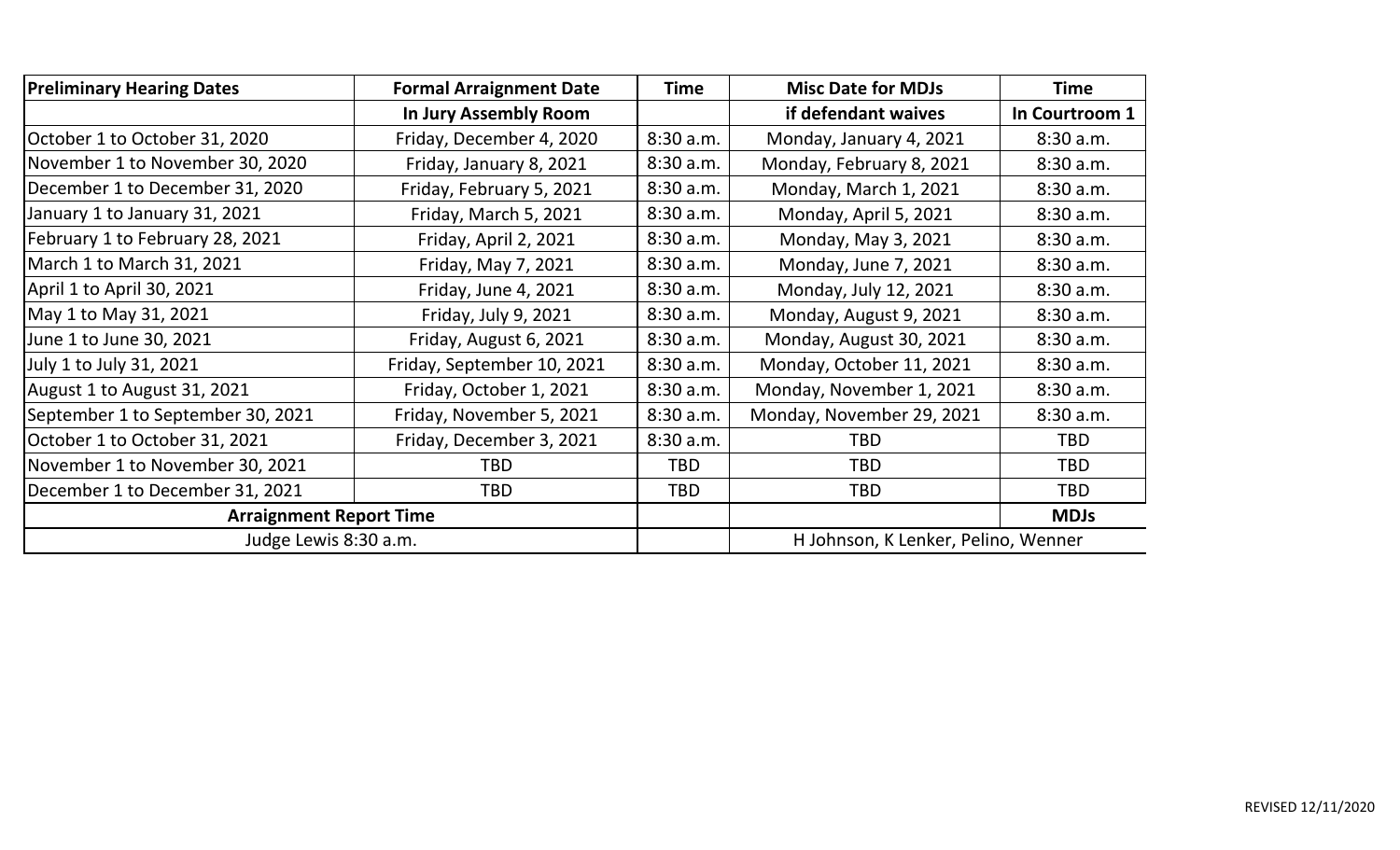| <b>Preliminary Hearing Dates</b>  | <b>Formal Arraignment Date</b> | <b>Time</b> | <b>Misc Date for MDJs</b>  | <b>Time</b>    |  |  |
|-----------------------------------|--------------------------------|-------------|----------------------------|----------------|--|--|
|                                   | In Jury Assembly Room          |             | if defendant waives        | In Courtroom 8 |  |  |
| October 1 to October 31, 2020     | Friday, December 4, 2020       | 9:00 a.m.   | Tuesday, January 5, 2021   | 8:30 a.m.      |  |  |
| November 1 to November 30, 2020   | Friday, January 8, 2021        | 9:00 a.m.   | Tuesday, February 9, 2021  | 8:30 a.m.      |  |  |
| December 1 to December 31, 2020   | Friday, February 5, 2021       | 9:00 a.m.   | Tuesday, March 2, 2021     | 8:30 a.m.      |  |  |
| January 1 to January 31, 2021     | Friday, March 5, 2021          | 9:00 a.m.   | Tuesday, April 6, 2021     | 8:30 a.m.      |  |  |
| February 1 to February 28, 2021   | Friday, April 2, 2021          | 9:00 a.m.   | Tuesday, May 4, 2021       | 8:30 a.m.      |  |  |
| March 1 to March 31, 2021         | Friday, May 7, 2021            | 9:00 a.m.   | Tuesday, June 8, 2021      | 8:30a.m.       |  |  |
| April 1 to April 30, 2021         | Friday, June 4, 2021           | 9:00 a.m.   | Tuesday, July 6, 2021      | 8:30 a.m.      |  |  |
| May 1 to May 31, 2021             | Friday, July 9, 2021           | 9:00 a.m.   | Tuesday, August 10, 2021   | 8:30 a.m.      |  |  |
| June 1 to June 30, 2021           | Friday, August 6, 2021         | 9:00 a.m.   | Tuesday, August 31, 2021   | 8:30 a.m.      |  |  |
| July 1 to July 31, 2021           | Friday, September 10, 2021     | 9:00 a.m.   | Tuesday, October 12, 2021  | 8:30 a.m.      |  |  |
| August 1 to August 31, 2021       | Friday, October 1, 2021        | 9:00 a.m.   | Tuesday, November 2, 2021  | 8:30 a.m.      |  |  |
| September 1 to September 30, 2021 | Friday, November 5, 2021       | 9:00 a.m.   | Tuesday, November 30, 2021 | 8:30 a.m.      |  |  |
| October 1 to October 31, 2021     | Friday, December 3, 2021       | 9:00 a.m.   | <b>TBD</b>                 | <b>TBD</b>     |  |  |
| November 1 to November 30, 2021   | TBD                            | <b>TBD</b>  | <b>TBD</b>                 | <b>TBD</b>     |  |  |
| December 1 to December 31, 2021   | <b>TBD</b>                     | <b>TBD</b>  | <b>TBD</b>                 | <b>TBD</b>     |  |  |
| <b>Arraignment Report Time</b>    |                                |             | <b>MDJs</b>                |                |  |  |
| Judge Tully 9:00 a.m.             |                                |             | Judy, McKnight, Smith      |                |  |  |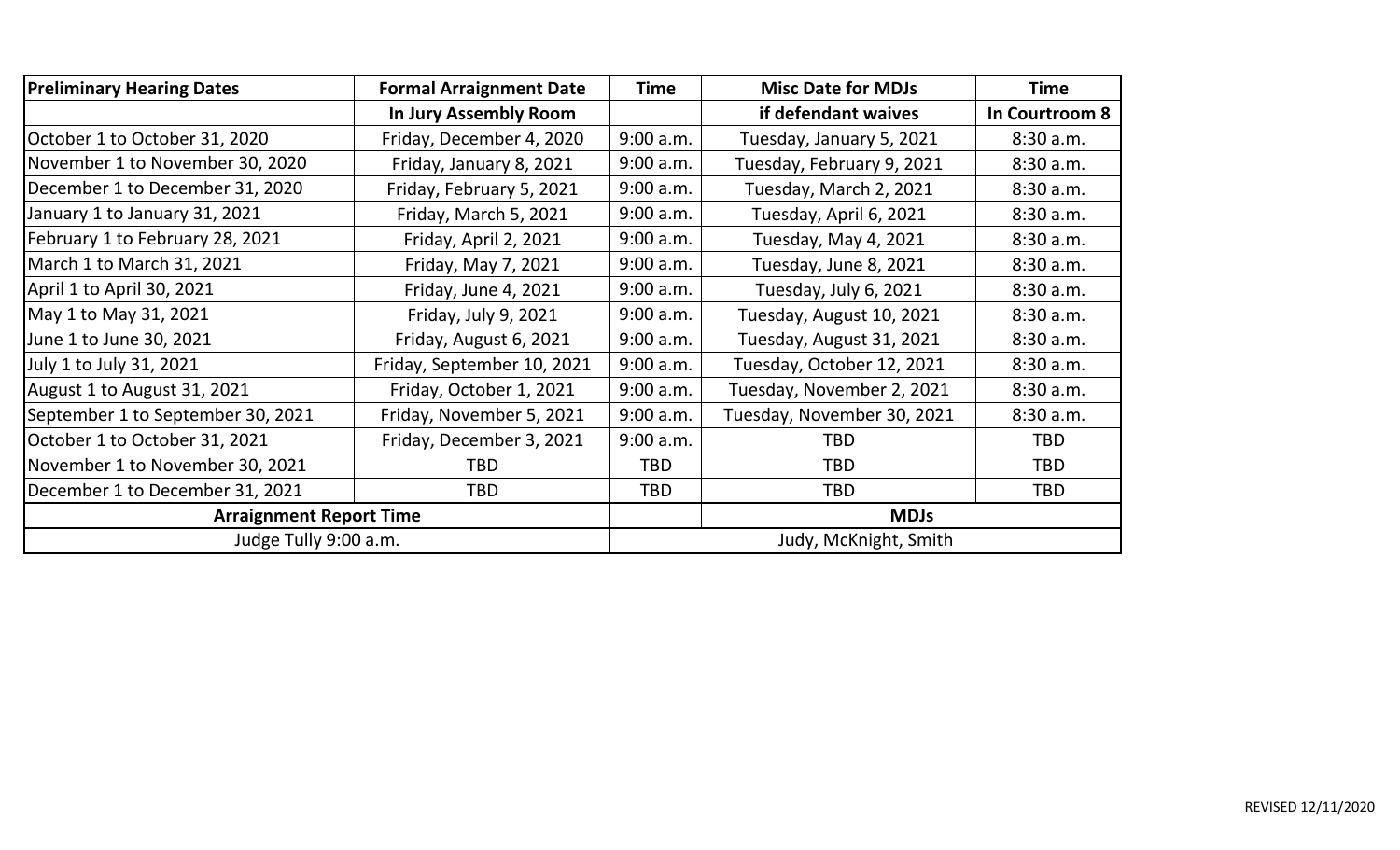| <b>Preliminary Hearing Dates</b>  | <b>Formal Arraignment Date</b> | <b>Time</b> | <b>Misc Date for MDJs</b>            | <b>Time</b>    |
|-----------------------------------|--------------------------------|-------------|--------------------------------------|----------------|
|                                   | In Jury Assembly Room          |             | if defendant waives                  | In Courtroom 3 |
| October 1 to October 31, 2020     | Friday, December 4, 2020       | 9:30 a.m.   | Wednesday, January 6, 2021           | 8:30 a.m.      |
| November 1 to November 30, 2020   | Friday, January 8, 2021        | 9:30 a.m.   | Wednesday, February 10, 2021         | 8:30 a.m.      |
| December 1 to December 31, 2020   | Friday, February 5, 2021       | 9:30 a.m.   | Wednesday, March 3, 2021             | 8:30 a.m.      |
| January 1 to January 31, 2021     | Friday, March 5, 2021          | 9:30 a.m.   | Wednesday, April 7, 2021             | 8:30 a.m.      |
| February 1 to February 28, 2021   | Friday, April 2, 2021          | 9:30 a.m.   | Wednesday, May 5, 2021               | 8:30 a.m.      |
| March 1 to March 31, 2021         | Friday, May 7, 2021            | 9:30 a.m.   | Wednesday, June 9, 2021              | 8:30 a.m.      |
| April 1 to April 30, 2021         | Friday, June 4, 2021           | 9:30 a.m.   | Wednesday, July 7, 2021              | 8:30 a.m.      |
| May 1 to May 31, 2021             | Friday, July 9, 2021           | 9:30 a.m.   | Wednesday, August 11, 2021           | 8:30 a.m.      |
| June 1 to June 30, 2021           | Friday, August 6, 2021         | 9:30 a.m.   | Wednesday, September 1, 2021         | 8:30 a.m.      |
| July 1 to July 31, 2021           | Friday, September 10, 2021     | 9:30 a.m.   | Wednesday, October 13, 2021          | 8:30 a.m.      |
| August 1 to August 31, 2021       | Friday, October 1, 2021        | 9:30 a.m.   | Wednesday, November 3, 2021          | 8:30 a.m.      |
| September 1 to September 30, 2021 | Friday, November 5, 2021       | 9:30 a.m.   | Wednesday, December 1, 2021          | 8:30 a.m.      |
| October 1 to October 31, 2021     | Friday, December 3, 2021       | 9:30 a.m.   | <b>TBD</b>                           | <b>TBD</b>     |
| November 1 to November 30, 2021   | <b>TBD</b>                     | <b>TBD</b>  | <b>TBD</b>                           | <b>TBD</b>     |
| December 1 to December 31, 2021   | <b>TBD</b>                     | <b>TBD</b>  | <b>TBD</b>                           | <b>TBD</b>     |
| <b>Arraignment Report Time</b>    |                                |             | <b>MDJs</b>                          |                |
| Judge Curcillo 9:30 a.m.          |                                |             | G Johnson, J Lenker, Witmer, P Zozos |                |